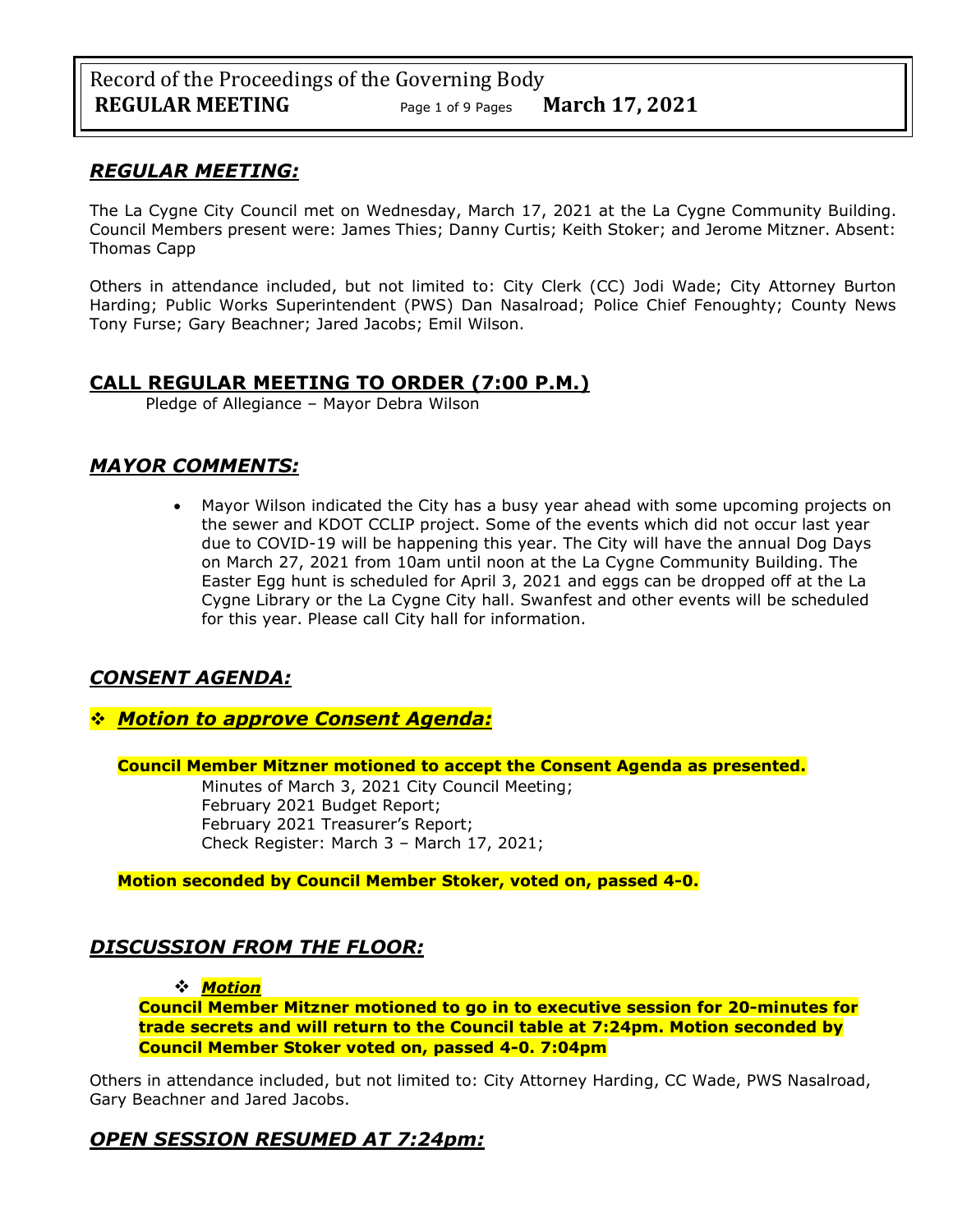### ❖ *Motion*

### **Council Member Mitzner motioned to go in to executive session for 5-minutes for trade secrets and will return to the Council table at 7:30pm. Motion seconded by Council Member Stoker voted on, passed 4-0. 7:25pm**

Others in attendance included, but not limited to: City Attorney Harding, CC Wade, PWS Nasalroad, Gary Beachner and Jared Jacobs.

## *OPEN SESSION RESUMED AT 7:30pm:*

## *SPECIAL PROJECTS:*

### *WATER PLANT SETTLING POND PROJECT (MIDWEST ENGINEER GROUP)*

PWS Nasalroad has located all 4 corner pins for the property. There are some items to be addressed along the East line of the property for the new pond location. Bore soil samples were taken to Terracon for evaluation. Midwest Engineering will review the information received from Terracon.

#### *SEWER REHABILITATION PROJECT (BG CONSULTANTS)*

PWS Nasalroad evaluated  $4<sup>th</sup>$  street to determine if we extend the sewer main would it be located on the side of the existing street or down the center of the street in line with the existing main. BG Consultants and City Clerk Wade participated in a Zoom meeting with USDA representative, Mike Billings, to review financial approach for the additional new main. Mike Billings indicated it would be handled separate from the existing project since it is a "new" main. Our current project is rehabilitation. Mike stated environmental reports would be necessary for a new main. BG Consultants will put together a preliminary cost report for the City to review.

In regards to  $4<sup>th</sup>$  Street, Paul with BG Consultants is reviewing the KDOT Cost Share program which just received more funding from the federal Coronavirus response and relief supplemental appropriations act of 2021. The Cost Share program will reduce its local match requirement from 15% to 10% - this application cycle only. Application is due by April 9, 2021. CC Wade reached out to Jackie Messer and Rick James since 4<sup>th</sup> street is an inter-connect with the County. Council Member Curtis brought up some concerns with patrons tapping the new sewer main and cutting in to a new \$1.2 million dollar road. Council Member Curtis suggested tapping the main now and extending a capped lateral over to the plats for future connection. The Council concurred to have CC Wade and PWS Nasalroad continue to review the financial and construction implications for this project to present to the Council.

#### *STREET PROJECT – KDOT CCLIP PROJECT AT KS HWY 152 AND INDUSTRIAL ROAD (BG CONSULTANTS)*

Final drawings are being reviewed by KDOT for bid letting. PWS Nasalroad is working with USDI to proceed forward with moving the gas main. BG Consultant, Jason Hoskinson, inquired about continuing to be available during the construction just on an hourly cost basis if any concerns would arise regarding the design?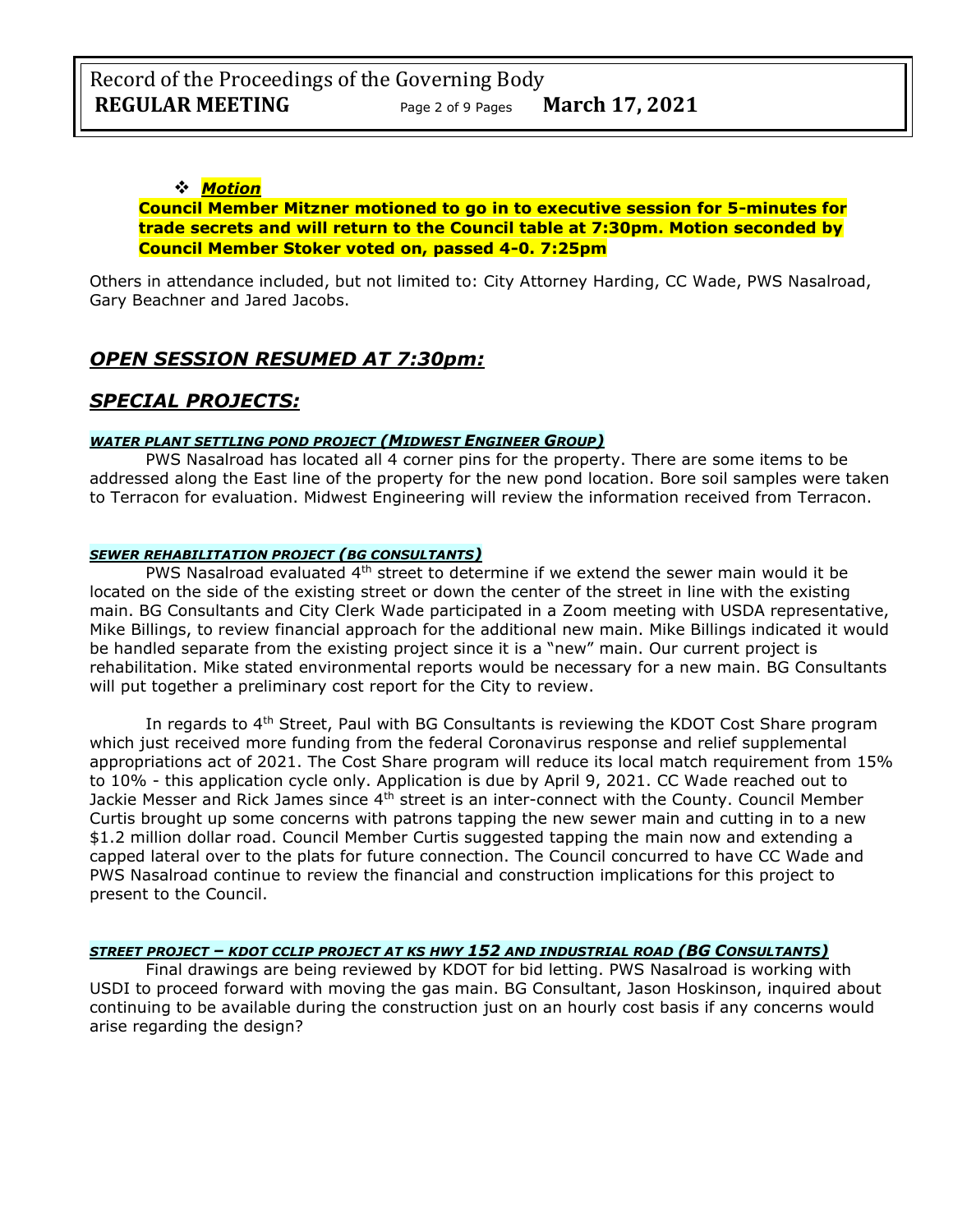Record of the Proceedings of the Governing Body **REGULAR MEETING** Page <sup>3</sup> of 9 Pages **March 17, 2021**

## *SPECIAL PROJECTS CONTINUED:*

### *SEWER LAGOON ANALYSIS: (BARTLETT & WEST)*

CC Wade submitted the signed agreement to Bartlett & West along with the request for completion by April 7. Bartlett & West evaluated their current schedule for their team members and responded with a completion of Task 1 by April 3 and a completion of Task 2 & 3 by April 30, 2021. They requested the necessary plans and information from the City for evaluation to be sent to them by March 10 in order to maintain the requested schedule. CC Wade emailed all information by March 9. The process has started for Task 1 in the scope of work.

## *REPORTS OF CITY OFFICERS:*

#### **CITY ATTORNEY –BURTON HARDING**

City Attorney Harding reviewed the following report:

- Municipal Court
- Meeting with the Library Board RE: Water issue
- Research on property issues as they pertain to the new Settling Pond
- Review draft of letters to be sent to property owners adjacent to new Settling Pond.

#### **CHIEF OF POLICE – TINA FENOUGHTY**

#### **16 Traffic Stops Conducted Citations issued since last meeting**

| Speed in School Zone | Revoked DL   |  |
|----------------------|--------------|--|
| Stop Sign            | Illegal Tag  |  |
| Expired DL           | No DL        |  |
| <b>Expired Tag</b>   | Speed        |  |
| Vicious Dog/RAL      | Insurance    |  |
| Seatbelt             | Suspended DL |  |

### **Calls for Service / Reports – 03/01/2021 thru 03/16/2021**

| Animal Complaint - 12    | Warrant Arrests - 2                      |
|--------------------------|------------------------------------------|
| $CINC - 1$               | Civil Matter / Child Custody Standby - 0 |
| Criminal Threat - 1      | Citizen Assist CFS / contact - 11        |
| Theft $-1$               | Juvenile Incident - 2                    |
| Check Welfare $-2$       | Drug Case-1                              |
| Follow $Up - 9$          | Non-Injury Accident $-1$                 |
| Suspicious Activity - 2  | Pedestrian Check - 2                     |
| Aggravated Assault - $1$ | Mental Health Emergency - 3              |
| Domestic / Battery - 1   | Ambulance - 5                            |

Codes Enforcement

#### **VIN Inspections**- 2 completed **New Business** - None **Accrued Overtime for Department**: Accrued overtime for last pay period =14 hours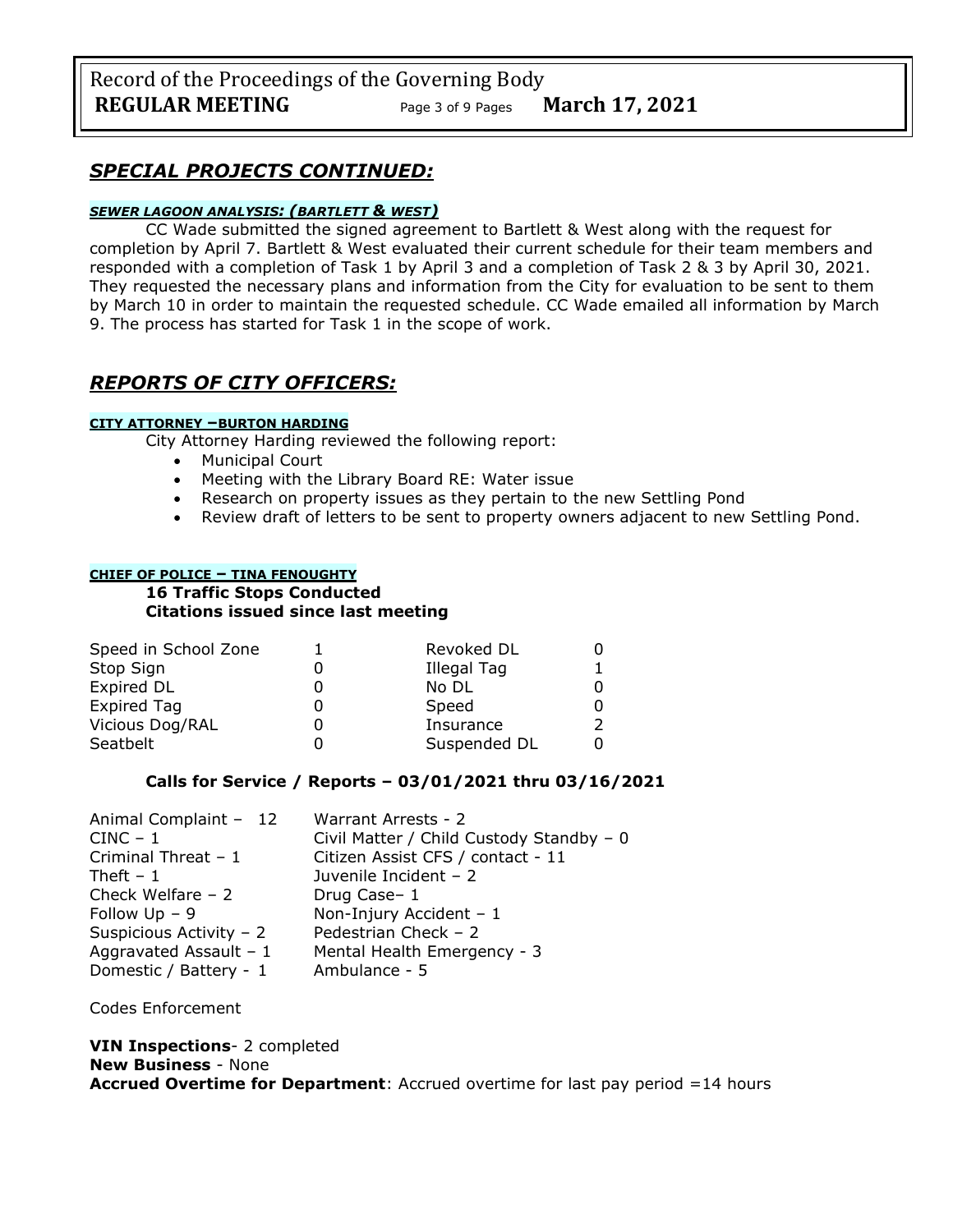## *REPORTS OF CITY OFFICERS CONTINUED:*

#### **CODES OFFICER – INTERN ALLISON FOX (NOT PRESENT – REPORT SUBMITTED)**

Report from 3/4/2021 through 3/17/2021

- (12) Nuisance letters
	- (15) INOP letters
	- $\bullet$  (1) Hold

### **PUBLIC WORKS DEPARTMENT – PUBLIC WORKS SUPERINTENDENT (PWS) DAN NASALROAD**

Report from 3/4/2021 to 03/17/2021

### **Committee discussions**

### **Water and Gas:**

- Gas inspection will be April 28<sup>th</sup>.
- Sent soil samples to Terracon for the pre-sedimentation pond project.
- Working on estimates for larger gas and water service to Rivers Lodge.
- Trying to get the gas main relocated for the CCLIP project. Looks like the second week in April.
- All completed the annual gas recertifications.

### **Street:**

- Preliminary plans on two street projects.
- Skid steer has been repaired and back in service.
- Looking into different patch material options for this year.
- Cleaned road culverts to try and get some drainage, there are a lot of driveway culverts that are plugged.

#### **Sewer:**

- New lift station pump is repaired and will be installed this Friday.
- Check valves installation has been halted as we need two valves at the Park lift station.
- Met with engineer on the sewer project extensions. Paul with BG Consultants talked a little about the  $4<sup>th</sup>$  street repairs after the sewer project.
- Sewer mains are running at full capacity with all this rain.

#### **Park**:

- Purchased 32 cubic yards of mulch for the north park from Johnson County Topsoil for the playground area for \$1200. Will install when it dries out.
- When the ground is dry enough we will be widening the parking about 22 feet to the East and install parking blocks.

### **Cemetery:**

• Executive session request.

### ❖ *Motion*

**Council Member Mitzner motioned to go in to executive session for 10-minutes for non-elected personnel matter for employee's performance and will return to the Council table at 8:10pm. Motion seconded by Council Member Stoker voted on, passed 4-0. 8:00pm**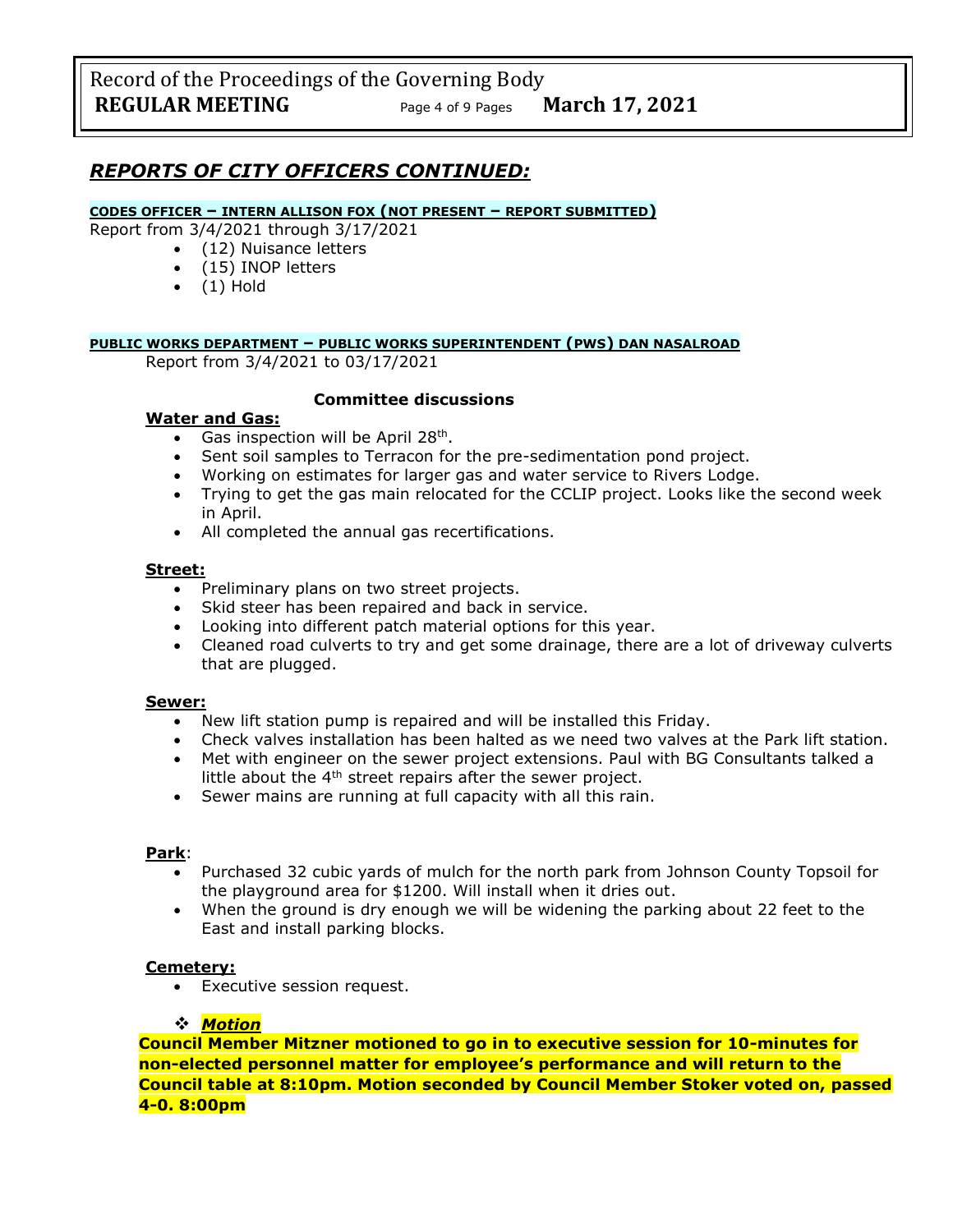## *REPORTS OF CITY OFFICERS CONTINUED:*

### **PUBLIC WORKS DEPARTMENT – PUBLIC WORKS SUPERINTENDENT (PWS) DAN NASALROAD Cemetery:**

Others in attendance included, but not limited to: City Attorney Harding, CC Wade, and PWS Nasalroad.

## *OPEN SESSION RESUMED AT 8:10pm:*

### ❖ *Motion*

**Council Member Mitzner motioned to give cemetery caretaker Bruce Snyder a \$1.00 raise starting with the 2021 mowing season. Motion seconded by Council Member Stoker voted on, passed 4-0.**

### **FIRE DEPARTMENT – FIRE CHIEF DAN NASALROAD**

• Received conceptual drawing and cost estimates for the station, I have not had time to review them.

### **CITY CLERK – JODI WADE**

Report from 3/4/2021 – 3/17/2021

### **City Clerk**

- Virtual meeting with Paul Owings, BG Consultants, and Mike Billings, USDA, regarding financial options for sewer main extensions on  $4<sup>th</sup>$  street and Grand Ave on March 4, 2021.
- Attended Planning & Zoning workshop regarding Article 22 on March 4, 2021.
- Virtual meeting with ECCHIC group regarding health insurance/pharmacy options.
- Attended Rural Water District meeting on March 9, 2021.
- Attended Chamber of Commerce meeting on March 10, 2021.
- Attended a meeting with the La Cygne Library board, Finkle Williams architect, and Meyer Brothers Construction regarding the pooling water/north parking on March 10, 2021.
- Met with Linda Elder, Park Board Chairman, to review communication between the Park and the City Hall on March 4, 2021.
- Attended Planning & Zoning meeting on March 11, 2021.
- Reviewed monthly budget.
- Virtual meeting with League of Municipality on Friday, March 12, 2021 regarding the American Rescue Plan and Senate Bill 13.
- Virtual meeting on Tuesday, March 16 with the Kansas office of Recovery regarding the American Rescue plan.
- Participating in the CCMFOA conference March 16 19, 2021.

### **Office Assistant**

- Attended Chamber of Commerce meeting.
- Handled technical issues with the computer and printers.
- Preparing Newsletters for mailing.
- Accounts Payable/Payroll.
- Received and reviewed 1<sup>st</sup> shipment of Christmas Pole Light decorations.
- Reconciliation of Quicken.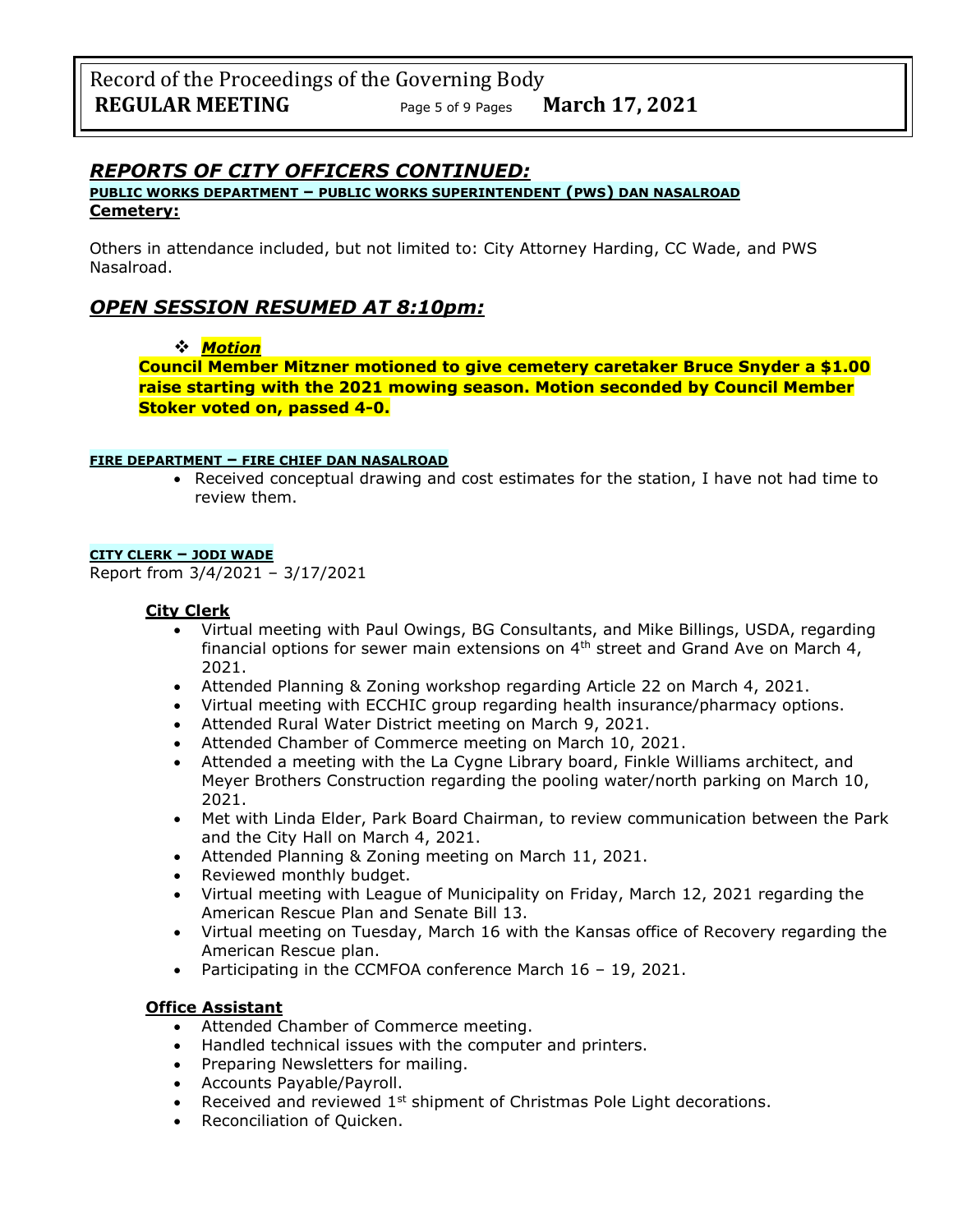# *REPORTS OF CITY OFFICERS CONTINUED:*

### **CITY CLERK – JODI WADE**

- Worked on Facebook/Website.
- Receipt management/ Front Counter.

Overtime Hours for City Hall for the last pay period: 7 hours Jodi

### ❖ *Motion*

**Council Member Mitzner motioned to give Office assistant Katie Russell a raise from \$12.50 to \$13.50 for 1 year of service. Motion seconded by Council Member Stoker voted on, passed 4-0.**

## *COUNCIL COMMITTEE REPORTS:*

### *WATER & GAS -*

• CC Wade has not received the Gas invoice yet. KMGA is waiting for one more invoice to make sure the dollar amount for the City's invoice is accurate. KMGA is billed weekly for the Gas and typically invoices the City only once a month. In this situation, KMGA wants to see all of the invoices for the month of February before they issue out their invoice.

#### *STREET -*

- (Postponed until Fall 2021) RFP for Stormwater Master Planning.
- (In Committee review) Council Member Mitzner, City Attorney Burton Harding and CC Wade met with the La Cygne Library Board representatives (George Nunnemacher and Les LeMaire), Janet Reynolds, Chris Waddell, Finkle & Williams Architects (Dave Williams and Rebecca Roberts), Meyer Brothers Construction (Dino Simmermon), and Greg Grant (surveyor) on Wednesday, March  $10<sup>th</sup>$  at 5:30pm. Discussion was held to review the water pooling issue on the North end of the Library property were a new on-street parking area was built. On March 11, 2021 CC Wade emailed requested information to include: Variance permit information, Zoning regulations regarding storm-water, City Code information regarding storm water (ditches) and pictures of the water from a rain event (photos were taken on 3.10.21 immediately after a 25-30 minute rain event). Council Member Mitzner stated the committee is waiting to hear what ideas the architects might have to help resolve the problem.

#### *SEWER-NONE*

### *PARK-*

Council Member Curtis informed the Council the Park Board met with the Library Board on March 9, 2021 to discuss a "story walk" in the park. This would be posts containing pages from a book along a sidewalk that patrons could walk along and read. Mayor Wilson commented it sounded like a very neat idea.

#### *CEMETERY –*

• (Postponed until January 2021) Chapter XI. Public property, Article 1. Cemetery regulations. No meeting scheduled to date.

#### *PUBLIC SAFETY –NONE*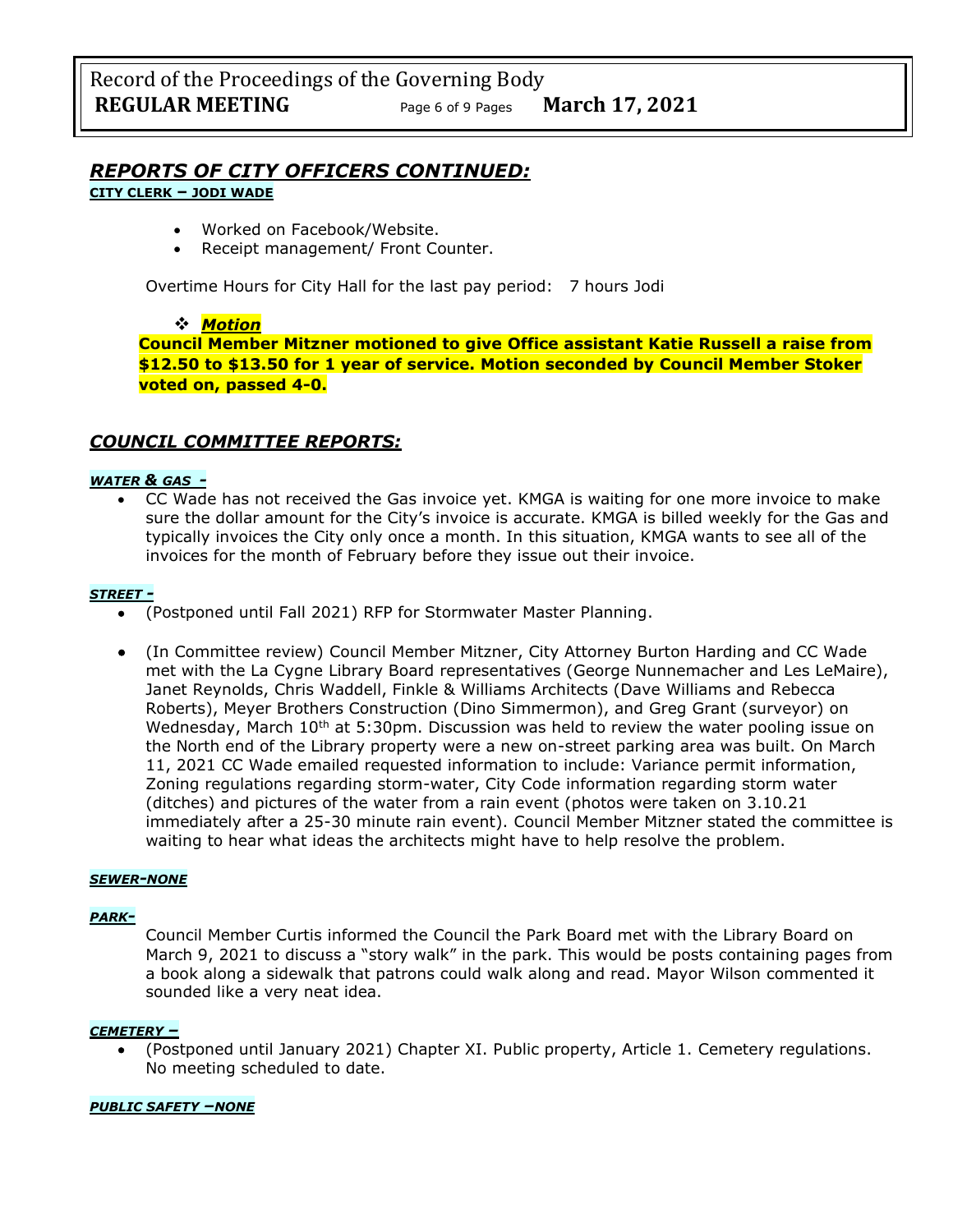Record of the Proceedings of the Governing Body **REGULAR MEETING** Page <sup>7</sup> of 9 Pages **March 17, 2021**

### *COUNCIL COMMITTEE REPORTS CONTINUED:*

#### *COMMUNITY BUILDING-*

- Rental of the Community Building to the Public. CC Wade presented the current rental form and the new rental form. Discussion was held regarding the rental fees, refundable deposits and a cleaning fee. CC Wade adjusted the "front area only" fee to match the park shelter reservation fee which was \$40 rental fee and \$50 refundable deposit. Council Member Thies suggested to use the term "disinfecting fee" for the \$100 charge for groups over 45 people so they still understood they needed to clean the building after their use. CC Wade suggested adding the word "damage" to refundable deposit to make it clear it could be kept if damage is found. Council Member Mitzner indicated the challenge for having a fee for use for the community building since there are meeting rooms available around town which are free for use. Mayor Wilson indicated the community building is the only one at this time which allows alcohol at the events which can sometimes result in potential for damage.
- CC Wade asked the Council about a seasonal position for an Event coordinator for the Community building who would be responsible for greeting the groups, showing them the building and location of tables/chairs and cleaning items, and inspect the building after use. It would only require about 2-3 hours of a person's time on the weekend. CC Wade suggested high school students but Council Member Mitzner suggested a retired person. The Council approved for CC Wade to put together a job description and reach out to the community.

#### ❖ *Motion*

**Council Member Curtis motioned to reopen the Community Building to the public for rental on April 1, 2021 using the new rental contract and fees. Motion seconded by Council Member Stoker voted on, passed 4-0.**

#### *EMPLOYEE RELATIONS & TRAINING –*

- (Postponed until Spring 2021) -Ethics/Public Service Training.
- City Officials training on March 19, 2021 sponsored by Lauber Municipal Law, LLC. Attendees include: Allison Fox, Katie Russell, Jerome Mitzner and Keith Stoker. Mayor Wilson stated she would stop in on the training.

## *SPECIAL COMMITTEE REPORTS:*

*EMERGENCY MANAGEMENT -NONE*

### *SWANFEST COMMITTEE –*

Chamber of Commerce is looking for volunteers to help with Swanfest. Easter Egg hunt is scheduled for Saturday, April 3, 2021. City Hall is available for egg drop off.

#### *LA CYGNE COMMUNITY PARK BOARD –*

Linda Elder, Chairman, informed the City Hall that the Board approved for the Christmas pole light decorations and the Thayer Park Christmas decoration totes to be stored in the smaller maintenance shed on the East side of the park for the next 2 years (2021/2022).

#### *PLANNING & ZONING COMMISSION (PZC) -*

Unapproved minutes March 11, 2021.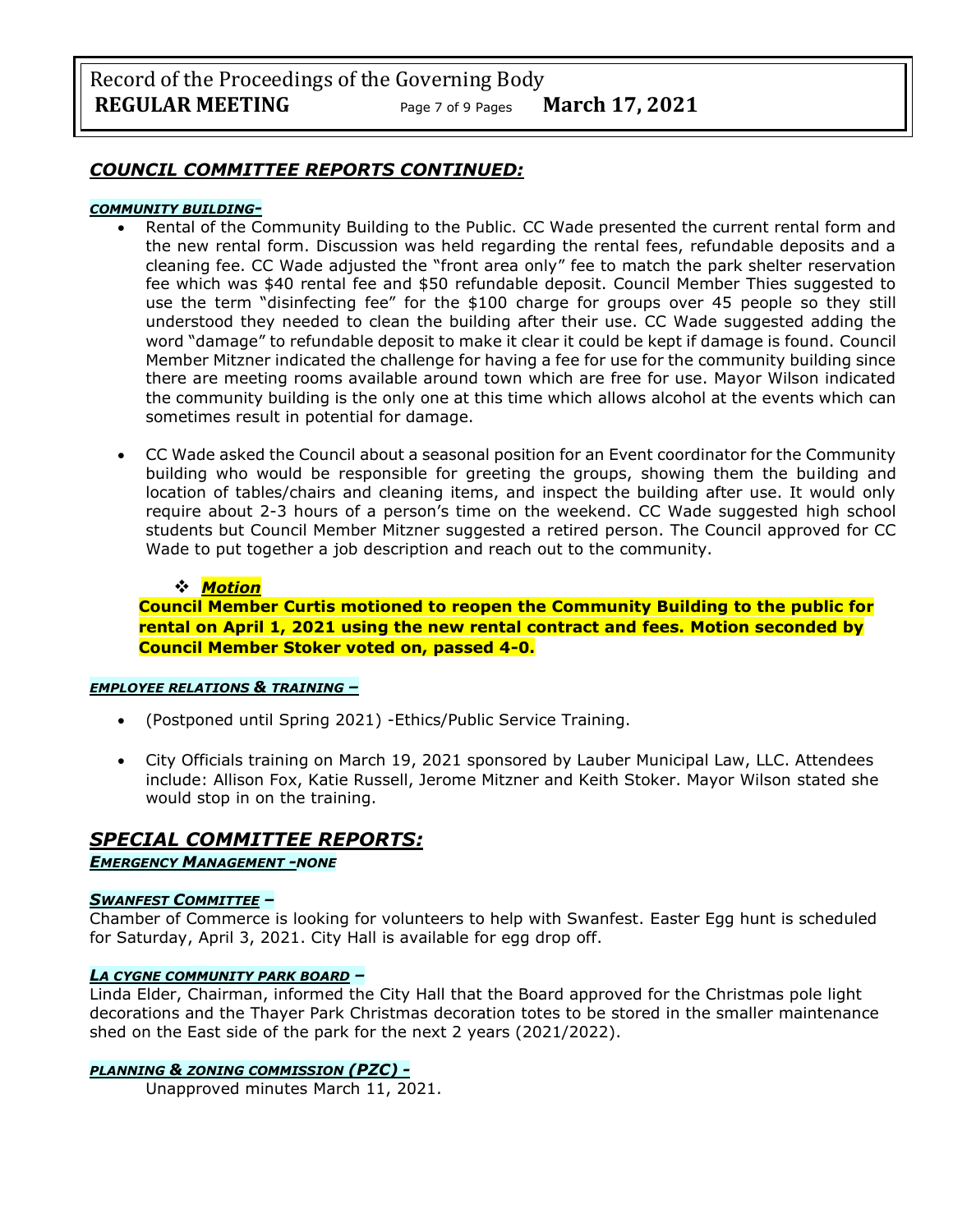### *UNFINISHED BUSINESS:*

#### **ORDINANCE NO. ANNEXING LAND TO THE CITY OF LA CYGNE, KS – TABLED UNTIL APRIL 7 2021 MEETING.**

#### **RESOLUTION NO. 02-17 REGARDING MAINTENANCE OF STREETS WITHIN THE LINN COUNTY INDUSTRIAL PARK, LA CYGNE, KS. TABLED UNTIL APRIL 7, 2021 MEETING.**

#### **EMPLOYEE POLICY & GUIDELINES**

Tabled until summer 2021.

#### **WATER CONSERVATION PLAN**

Tabled until summer 2021.

## *NEW BUSINESS:*

### **TRULY INSURANCE POLICY FOR APRIL 1, 2021 THROUGH APRIL 2022**

CC Wade reviewed Truly Insurance Policy renewal for April 1, 2021 through April 1, 2022. Increase amount is \$6,240. CC Wade presented to the Council a breakdown of the property coverage, inland marine coverage and auto coverage. CC Wade advised the Council and Department supervisors to review each area of coverage to determine some possible changes. CC Wade reached out to other cities to determine some of the other Insurance providers for municipalities, most were under EMC insurance. CC Wade did receive the name of (3) other insurance providers and can reach out for a cost package comparison over the next year.

#### ❖ *Motion*

**Council Member Mitzner motioned to renew the insurance policy from Truly Insurance for the period of April 1, 2021 to April 1, 2022 in the amount of \$54,496. Motion seconded by Council Member Stoker voted on, passed 4-0.**

#### **KANSAS OFFICE OF RECOVERY REGARDING THE AMERICAN RESCUE PLAN**

Kansas Office of Recovery will offer two webinars on Tuesday, March 16 at 3:00pm and Wednesday, March 17 at 10:30am regarding the American Rescue Plan. The American Rescue Plan was signed into law last week. It provides funding to all states with Kansas receiving approximately \$1.568 billion. Cities are set to receive \$424 million and counties will receive \$565 million. Cities over 50,000 population and counties will receive the funds directly from the U.S. Treasury within 60 days. For cities under 50,000 population, the funds will go to the state and be distributed within 60 days. The state of Kansas has 30 days to distribute the funds. At this time, the dollar amounts for each County or City have not been calculated or released.

### **HOUSE BILL 294/SENATE BILL 13**

House Bill 294/Senate Bill 13: Senate Bill 13 was passed last week. It is now headed to the Governor for approval/veto. This bill will remove the tax lid. State will pay first two years of statements. If a city wants to increase property taxes more than the prior year (based on the dollar amount), the city would issue a statement (listing of reasons for increase and exact dollar amount) for public hearing to allow people to address. CC Wade will continue to update the Council as more information comes forward.

## *NEW BUSINESS CONTINUED:*